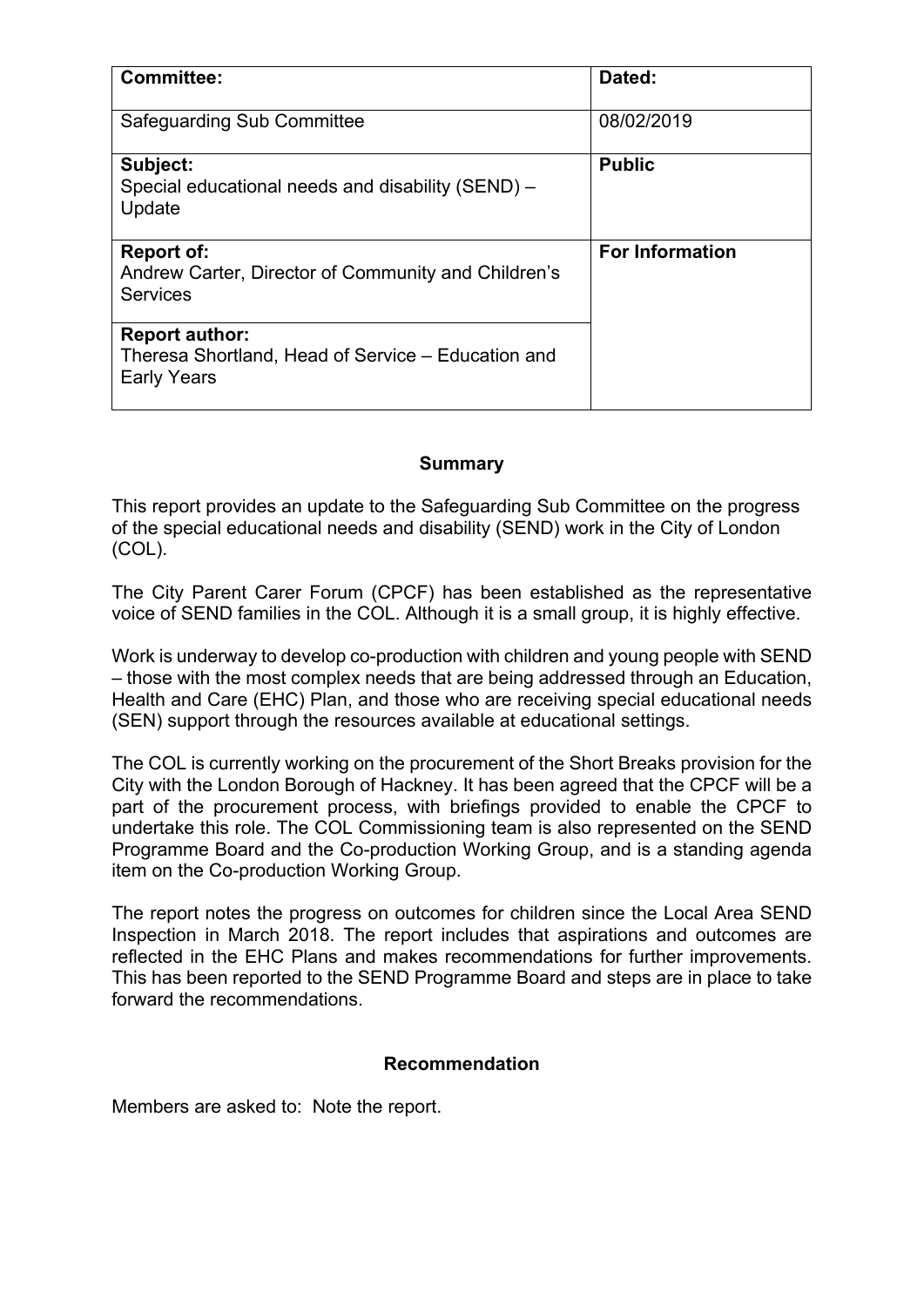# **Main Report**

# **Background**

- 1. The SEND Update of 19/09/2018 reported on the priorities for development for 2018/19 and progress following the Local Area SEND Inspection of March 2018. These priorities are set out in the SEND Improvement Action Plan 2018/19. The action plan is comprehensive and covers all the key actions from the Local Area SEND Inspection, as well as the priority areas identified in the SEND Joint Strategy 2017– 2020.
- 2. The key priorities that have been a focus for the service during the autumn term 2018, and where the most progress has been made are:
	- increasing the participation of children, young people and families in co-production (a way of working where children and young people, families and those that provide the services work together to create a decision or a service that works for them all<sup>1</sup>) so that their voices are integral and impact on the design, quality and delivery of commissioned services
	- ensuring that the commissioning arrangements reflect and meet the needs of City children and young people with SEND, and developing ways to inform the joint commission of services and the monitoring of contracts for children and young people and their families
	- continuing to pursue ambitious outcomes for children and young people with SEND, and their families
	- developing closer relationships, including data-sharing protocols, with Early Years settings, schools and colleges outside the COL local area and in the independent school sector where City-resident children and young people with SEND are educated.

## **Update on progress**

## **Co-production**

- 3. This action is being addressed with vigour. The CPCF was established as the representative voice of SEND families in the COL. Although it is a small group, it is highly effective. A representative from the CPCF is co-chair of the SEND Programme Board with the Assistant Director – People.
- 4. Since September 2018, the CPCF and the COL SEND team have been working together to revise how the CPCF can contribute further to the work of the SEND Programme Board. We have jointly developed an approach of focusing on coproduction and established a set of priorities that are suitable within this context. The proposal for establishing a co-production working group was agreed at the SEND Programme Board on 7 December 2018. A working group was established in

<sup>1</sup> Ofsted definition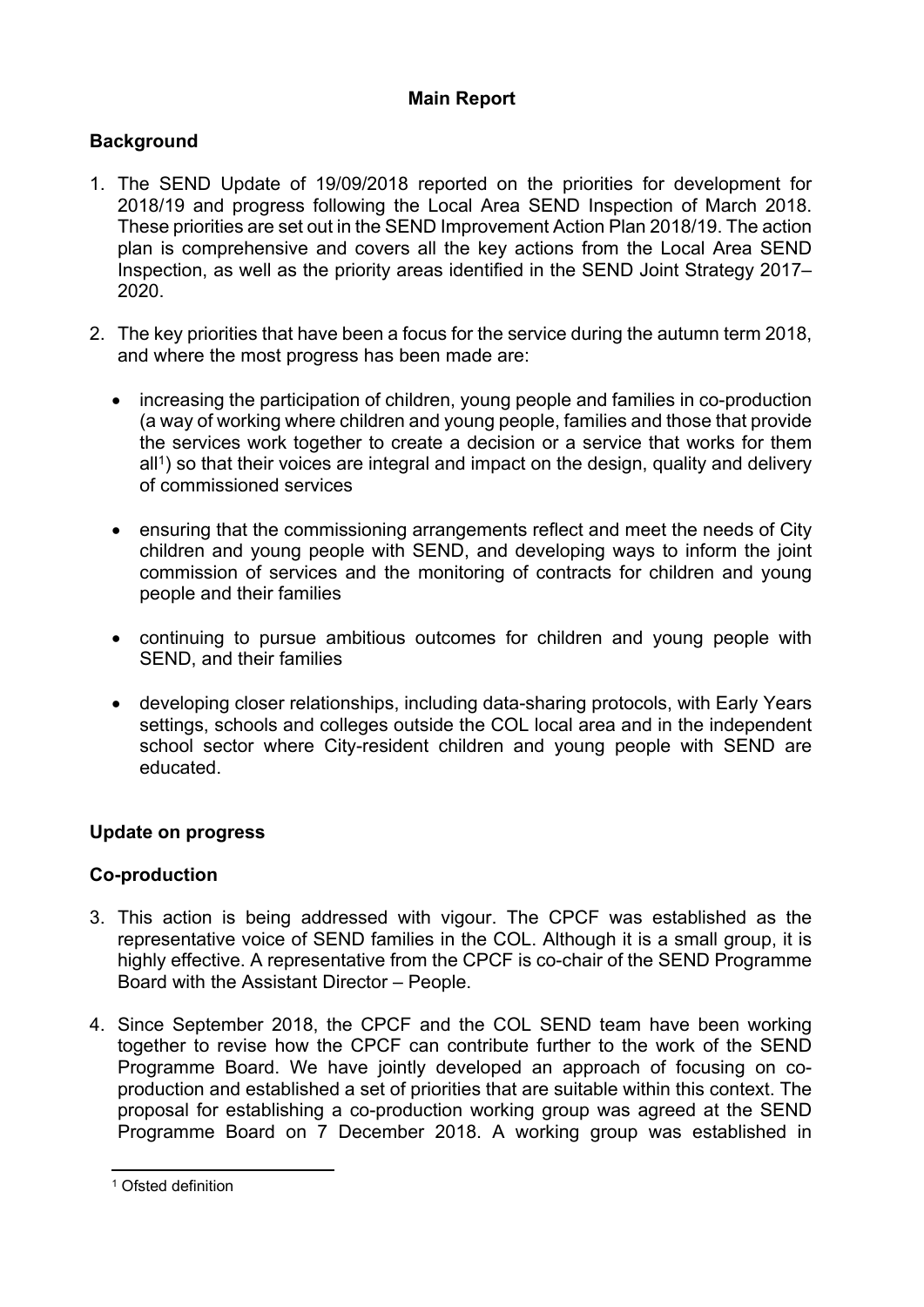September 2018, with representatives from the COL's Education, Social Care and Commissioning services and the City and Hackney Clinical Commissioning Group.

5. Governance structures were enhanced, with the Co-production Working Group reporting to the SEND Programme Board. The group has identified what coproduction means for them:

## *Co-production means co-designing as equal partners through trusted relationships for the benefit of the COL SEND community.*

6. The structure of the meetings will include themed group workshops (education, health and social care). The development of the Carers Strategy 2019–2022 and the revised home-to-school transport policy are examples of the areas of work undertaken this term. The CPCF will also be part of the recruitment and selection process with Tower Hamlets SEND Information Advice and Support Service for a Family Partnership and Development Officer, a dedicated worker for City families.

## **Participation – Young people**

- 7. Work is underway to develop co-production with children and young people with SEND – those with the most complex needs that are being addressed through an EHC Plan, and those who are receiving SEN support through the resources available at educational settings.
- 8. The Council for Disabled Children and KIDS (a national charity providing support services to disabled children, young people and their families) have been commissioned by the Department of Education to deliver a participation programme for children and young people with SEND. This includes providing local areas with support in developing strategies to ensure the engagement of children and young people in co-producing services to best meet their needs. KIDS has drawn up a training programme in consultation with Prospects and the Education Service for training to be delivered on 22 January 2019.

## **Commissioning**

9. The COL is currently working on the procurement of the Short Breaks provision for the City with the London Borough of Hackney. It has been agreed that the CPCF will be a part of the procurement process, with briefings provided to enable the CPCF to undertake this role. The COL Commissioning team is also represented on the SEND Programme Board and the Co-production Working Group, and is a standing agenda item on the Co-production Working Group.

## **Outcomes for children and young people**

10.An independent review of the quality of the EHC Plans was carried out prior to the SEND inspection. The inspectors found that this had "enabled leaders to sharpen and simplify the expected outcomes that are included in the EHC Plans".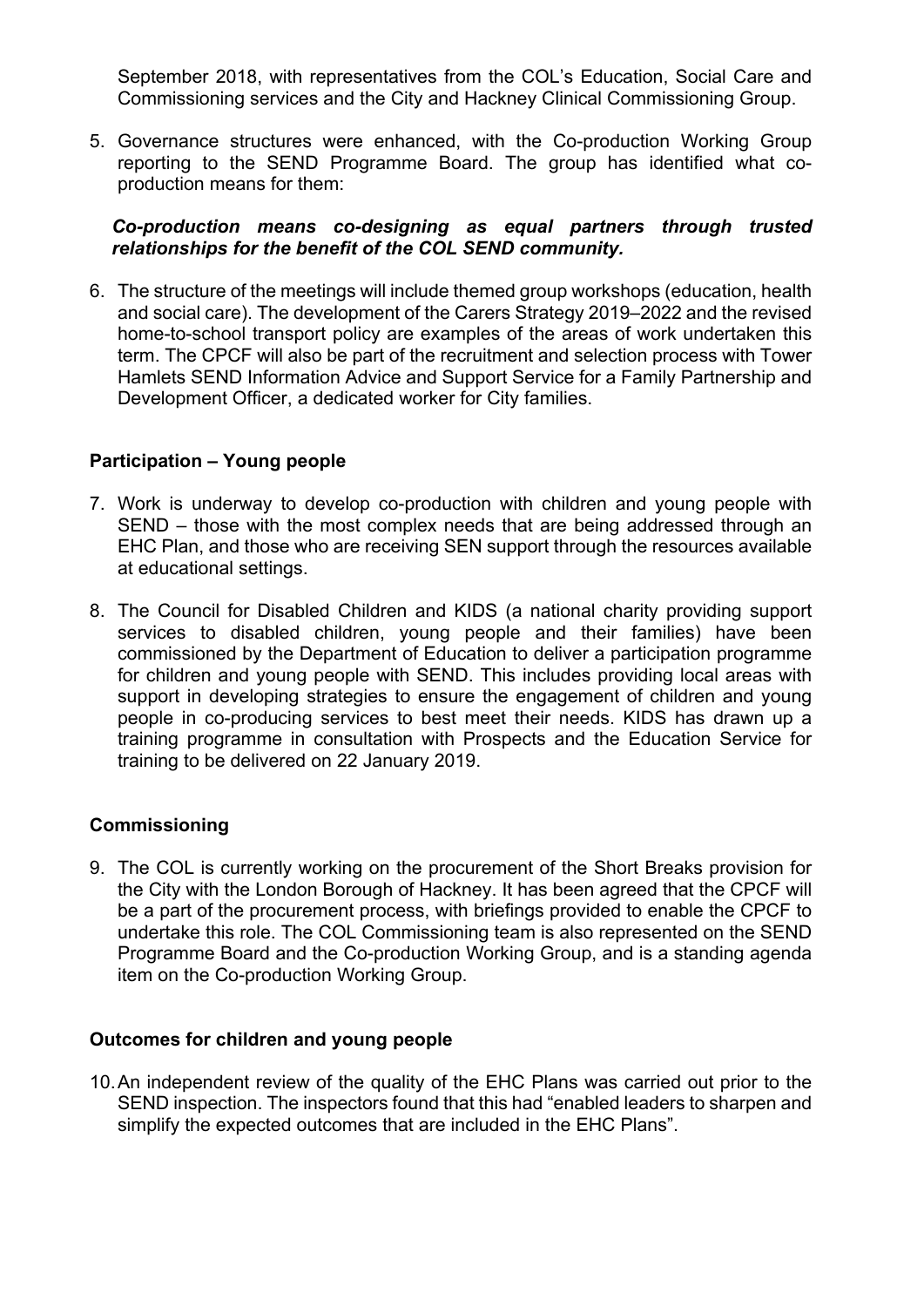- 11.This work has been extended with an independent review of the aspirations and outcomes in EHC Plans. Progress has been made in how children, young people and their families are supported to identify, set and achieve high aspirations. The report notes the progress since the Local Area SEND Inspection in March 2018. It highlights that aspirations and outcomes are reflected in the EHC Plans and makes recommendations for further improvements. This has been reported to the SEND Programme Board and steps are in place to take forward the recommendations.
- 12.The report also identifies key strands that run through the EHC Plans that need to be addressed through joint commissioning. These include support for the development of communication, for social, emotional and mental health and for independence.
- 13.Work on the communication strand has started with a planned workshop on oracy at the COL Special Educational Needs Co-ordinator (SENCO) Forum meeting in February 2019.
- 14.In terms of mental health, significant mental health developments were already underway prior to inspection and this work has continued. Two SENCO workshops have been held to improve knowledge and understanding in this area and Sir John Cass's Foundation Primary School is participating in a major project with the Anna Freud National Centre for Children and Families (a children's mental health charity).

## **Data-sharing protocols**

- 15.One of the main areas for development identified by the inspectors was "for leaders to improve the City's data collection with providers that educate City children outside the local area".
- 16.Accessing this information is affected by the Department for Education's restrictions on the national pupil database. Also, there is no requirement for academies or independent schools to share information on pupil outcomes with local authorities. Despite this, progress has been made and three of the four independent schools in the City have agreed to sign data-sharing agreements, with the fourth agreeing to share statistical information that will allow us to gather data about the educational landscape of the school.
- 17.Data-sharing agreements have also been personalised for all schools located outside of the COL where City children have historically attended or are attending. These data-sharing agreements will help us to identify children receiving SEN support so that we can monitor outcomes for these pupils, including attendance and exclusions. There is a separate report to Committee which details this work and the progress made.

## **Conclusion**

18.The Local Area SEND Inspection provided an independent external evaluation of how well the COL local area carries out its statutory duties in relation to children and young people with SEND to support their development. The evaluation identified many strengths as well as areas for further development, which are being addressed through a SEND Service Improvement Action Plan and monitored through the SEND Programme Board.